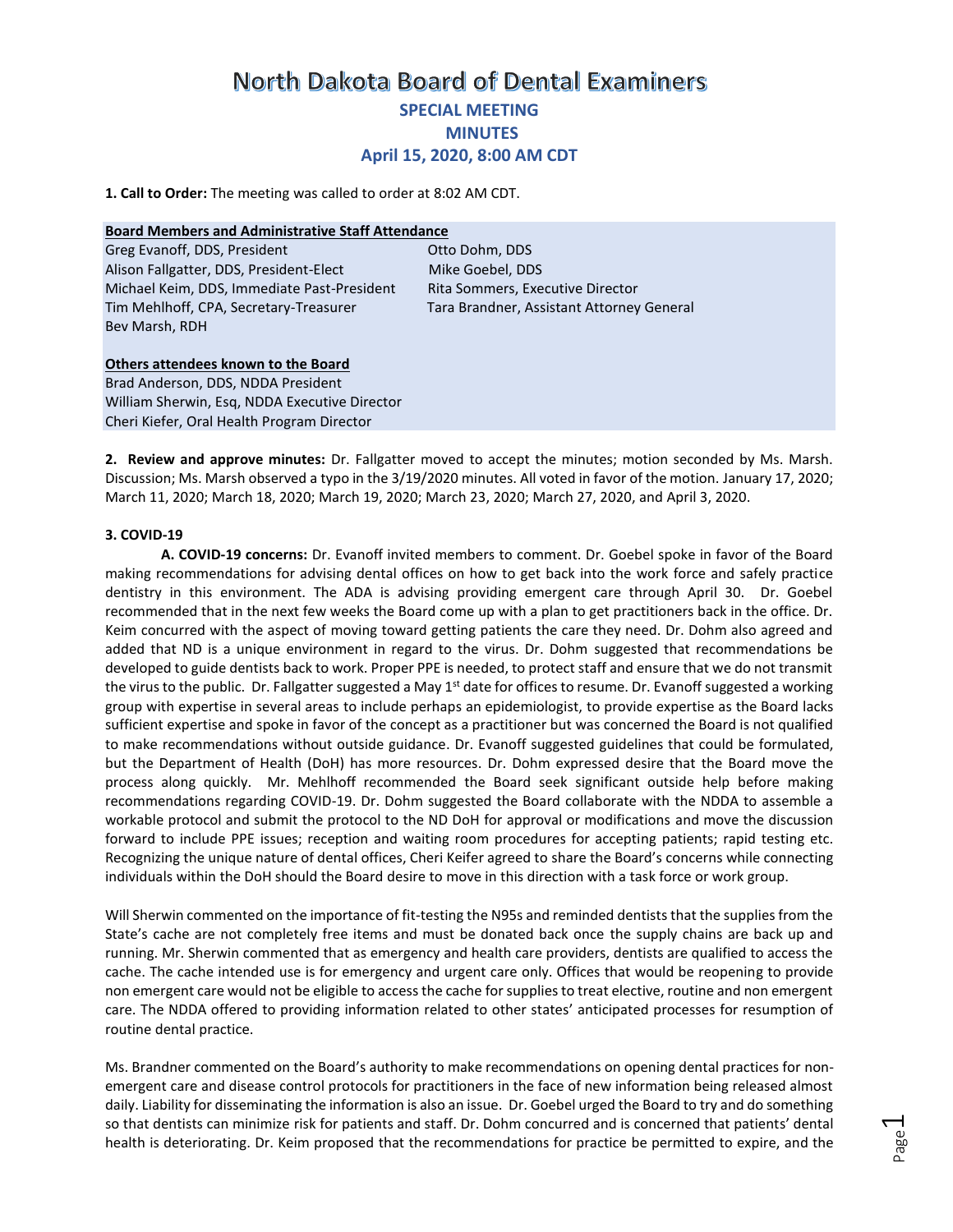Board leave it at that. Dr. Evanoff commented that the Board may not codify (in the minutes of meetings as a public document) recommendations that will fit all practices and it is not within the Board's responsibility to do so. Dr. Evanoff stressed getting the epidemiologist personnel involved and that the NDDA should present guidelines that the Board can either agree with or disagree. Dr. Goebel expressed that protecting the public is the Board's charge and it is possible that dentists who may not have, or utilize proper PPE could result in staff infecting patients, or patients infecting staff. Dr. Goebel commented that the Board may need to recommend a new infection control protocol in light of the airborne disease in a way to limit issues and protect the public. Dr. Dohm suggested that the Board gather information and then further determine the next step. Dr. Evanoff suggested Dr. Dohm meet electronically with the NDDA and provide more information at the next meeting. Dr. Goebel recommended dentists from across the state send their ideas regarding how dentists should begin practicing to the NDDA. Mr. Sherwin offered to solicit and compile comments for the dental community. Dr. Goebel also recommended Cheri Kiefer also be provided the same information. Ms. Kiefer further indicated she would look into the availability of an epidemiologist to provide input for a work group gathering guidelines for future routine dental practice in North Dakota.

**B. Diers:** Ms. Sommers posted information on the Board's website related to professional protection equipment for dentists as well as live seminars in addition to risk management issues related to coronavirus. The Diers website offers COVID-19 information, workforce considerations and resources to help dentists in their efforts to reduce transmission of COVID-19.

**C. Serum 5-minute tests-rapid tests, and scope of dental practice:** The accuracy and efficiency of these tests may change as time goes on. The Board has received several emails questioning the dental scope of practice regarding patient testing for COVID-19. The Board discussed whether such testing is within the scope of dental practice. Some of the testing has proven to be erratic. Point of care testing would be beneficial for both practitioners and patients if the results were reliable. Ms. Brandner provided a brief explanation of the two forms of testing used in ND. Whether the tests are accurate or not at this time is uncertain. Some Board members' comments addressed that dentists are capable of administering the tests and it would be within the scope of dentistry to administer; the oral cavity being part of the respiratory tract and COVID-19 being a respiratory disease. It was suggested that dental offices could potentially become testing centers and provide additional information to the NDDoH. Ms. Sommers requested Ms. Brandner review existing ND law for scope of practice related to administering COVID testing in the dental office and provide an opinion for the Board's further guidance in this matter. Ms. Brandner will report back to the Board at the next meeting.

**D. NDBDE recommendation extended:** Dr. Fallgatter moved to update the Board's guidance and extend their recommendation that dentists reserve treatment to emergent and urgent care patients, to help mitigate the spread of COVID-19, until April 30, 2020. Dr. Goebel seconded the motion. Discussion: Since the virus transmission has varied greatly from state to state and in ND, county to county, the Board will phase out of providing extended dates. The Board will ask practitioners to follow and rely on the recommendations of the CDC and the NDDA's task force for future guidance. Roll call vote (RCV): Dr. Fallgatter, yes; Dr. Goebel, yes; Dr. Keim, yes; Dr. Dohm, yes; Mr. Mehlhoff, yes; Ms. Marsh, yes; Dr Evanoff, yes. Motion carried, 7-0. The Board will review COVID-19 issues again at their next meeting.

## **4. Regional testing; letters from testing agency**

**A. ADEX presentation:** Members of the Board reviewed the 2-hour presentation regarding the CompeDont™ tooth used for the Class II and Class III procedures, preparation and restoration. Discussion; the ND Admin rules require live patient testing experiences for periodontal and restorative procedures therefore as written the Board is not permitted by law to accept the results of the CompeDont™ Exam unless the rule was amended by Executive Order or a rules amendment. A new tooth which better mimics a natural tooth will be available as soon as this summer. The consensus of the Board was to hold off on making laws and rules changes due to COVID-19; it is more beneficial to the public to ensure competency by completion of the dental education, testing and then licensure. At this time the live patient exam is the candidates only option for ND licensure. In the future the Board may consider the new technology which was only recently introduced.

**5. Next meeting of the Board:** The NDBDE will convene April 27, 2020, 8:00 AM.

**6. Complaint Committee:** Dr. Fallgatter moved to proceed into *Executive Session*. Dr. Kiem seconded the motion. The legal authority for closing this portion of the meeting is NDCC 43-28-18.2(4). RCV: Dr. Fallgatter, yes; Dr. Goebel, yes; Dr. Keim, yes; Dr. Dohm, yes; Mr. Mehlhoff, yes; Ms. Marsh, yes; Dr. Evanoff, yes. Motion carried, 7-0. Ms. Brandner informed all non-Board individuals that they were required to disconnect from the conference call. A short time later, she herself left the meeting, then rejoined to learn numerous callers had not ended their connection. The call was discontinued by the E.D. to end all connections. A new call was initiated for those eligible to attend following